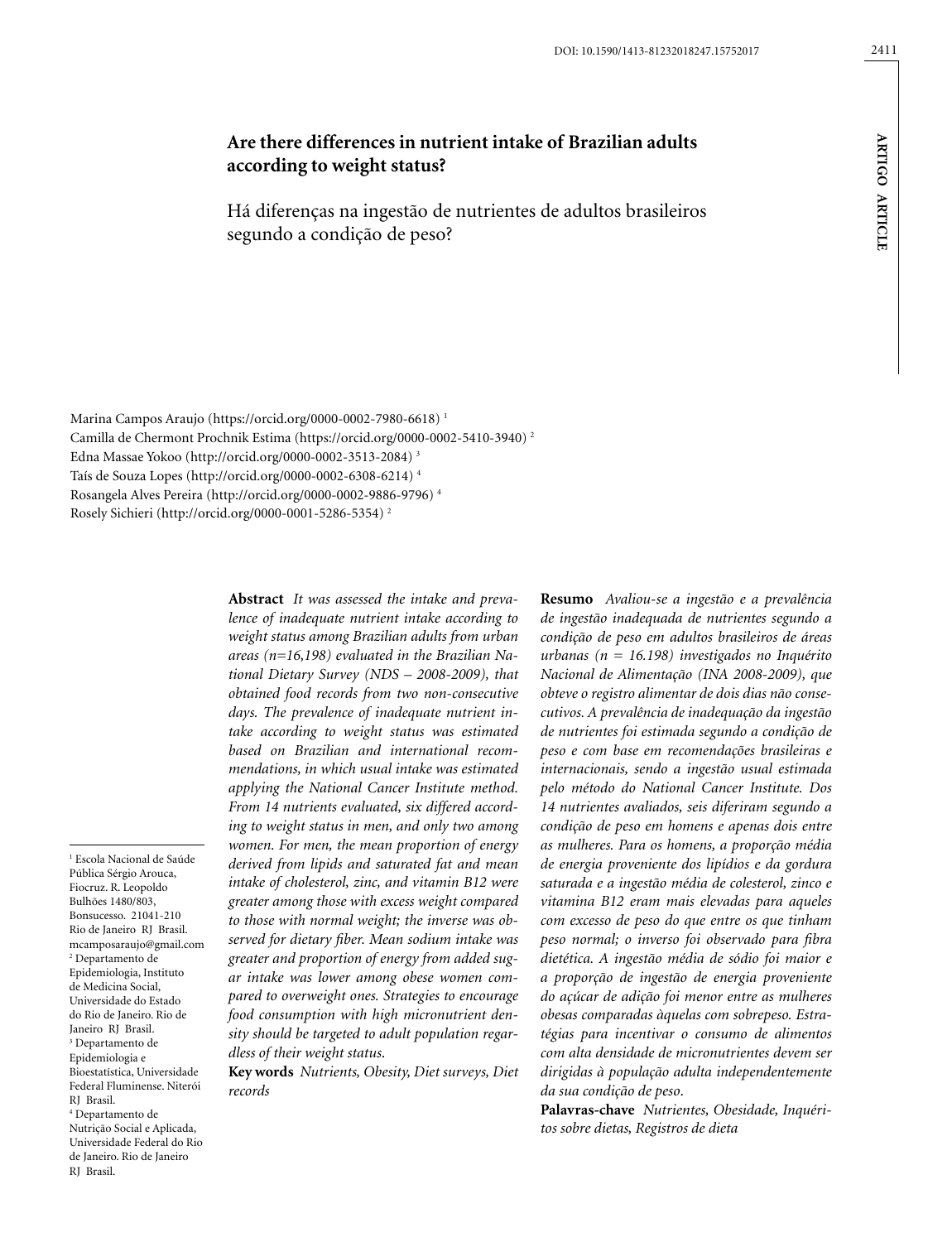# **Introduction**

The World Health Organization recognizes the obesity epidemic as an important target for the prevention and control of non-communicable diseases (NCD)<sup>1</sup>. National survey data from the United States found lower intakes of micronutrients and higher prevalence of nutrient inadequacy among overweight and obese adults compared to normal weight ones<sup>2</sup>. Also, specific nutrients have been associated with obesity, such as blood deficiency of iron, zinc, or vitamins A, C and E3,4. Low blood concentrations of zinc, vitamin A or C in humans, for example, may decrease leptin expression, an adipokine connected with satiety<sup>3</sup>, and increase insulin resistance<sup>4</sup>, both effects that are related to adiposity. Iron and vitamin E were inversely associated with insulin and C-reactive protein<sup>4</sup> and C-reactive protein has been directly associated with obesity in adults<sup>5</sup>. Moreover, García et al.<sup>6</sup> reviewed the impact of micronutrient deficiencies on obesity and stated that antioxidants, such as vitamin C, vitamin E and b-carotene, were predictors of the levels of leptin, which is closely related to obesity. However, this association may not represent a causal relationship and most guidelines have recommended reduced energy intake to prevent obesity regardless of diet composition $^7$ .

Considering that nutrient biomarkers may be associated with obesity, we hypothesized whether nutrient intake and micronutrient intake inadequacy were different according weight status believing that overweight and obese adults have greater micronutrient intake inadequacy compared to normal weight individuals. We evaluated nutrient intake and inadequacies according to weight status in a large population based study, the first Brazilian National Dietary Survey (2008- 2009) that showed important prevalence of micronutrient inadequate intake throughout all age groups<sup>8-11</sup>.

#### **Subjects and Methods**

The National Dietary Survey (NDS) carried out in 2008**-**2009 was the first Brazilian nationwide survey of individual dietary intake. Design and sampling procedures are described elsewhere<sup>12</sup>. Briefly, a two-stage cluster sampling design was used. First, the primary sampling units, census tracts, were selected by systematic sampling and, afterwards households, the secondary sampling units, were selected by simple random sampling.

Individuals aged 10 years or older  $(n = 34,003)$  living in 13,569 households from all five Brazilian Regions and urban and rural areas were included in the dietary survey. For this paper, only adults aged 20**-**59 years old from urban areas were included, excluding pregnant and lactating women  $(n = 781)$ , yielding a final sample of 16,198 Brazilian adults. The present study was approved by the local ethics committee.

Food records from two non-consecutive days were used to estimate food intake. Food nutritional composition was obtained in the Brazilian Table of Food Composition and in the Nutrient Data System for Research, version 2008 (Nutrition Coordinating Center, University of Minnesota, Minneapolis, MN, USA)13. The nutrient intake data did not include the consumption of supplements and/or medications.

Body weight was measured using a portable electronic scale with capacity of 150 kg and height was assessed using a portable stadiometer. Weight status was classified using the body mass index ( $BMI = weight in gram/height in cm<sup>2</sup>$ ) classified according to the World Health Organization (WHO) criteria<sup>14</sup>.

#### **Data analyses**

The National Cancer Institute (NCI) method was used to estimate usual intake of energy, energy from protein, energy from carbohydrate, energy from added sugar, energy from lipids, energy from saturated fat, dietary fiber, cholesterol, calcium, iron, zinc, vitamins B12, A, C and sodium. The NCI method was also used to estimate the prevalence of nutritional inadequacy. This method estimates the usual intake after adjusting for within-person variance using the linear mixed effects model<sup>15</sup>. The technique of balanced repeated replication (BRR) was used to estimate standard errors<sup>16</sup>.

The prevalence of micronutrients inadequacy (except sodium and iron) was assessed through the Estimated Average Requirement (EAR) cut-off point method<sup>17-20</sup>, in which inadequacy denotes the proportion of population that consumed less than the median requirement. For sodium intake, inadequacy denotes excessively high intake [over the Tolerable Upper Intake Level  $(UL)$ ]<sup>21</sup>. For iron intake, the probability approach method was used<sup>22</sup>. The cut-off point for total cholesterol and energy from saturated fat followed the Brazilian Society of Cardiology recommendations<sup>23</sup>. Dietary Reference Intakes (DRI) were used to assess energy from protein, carbohydrates and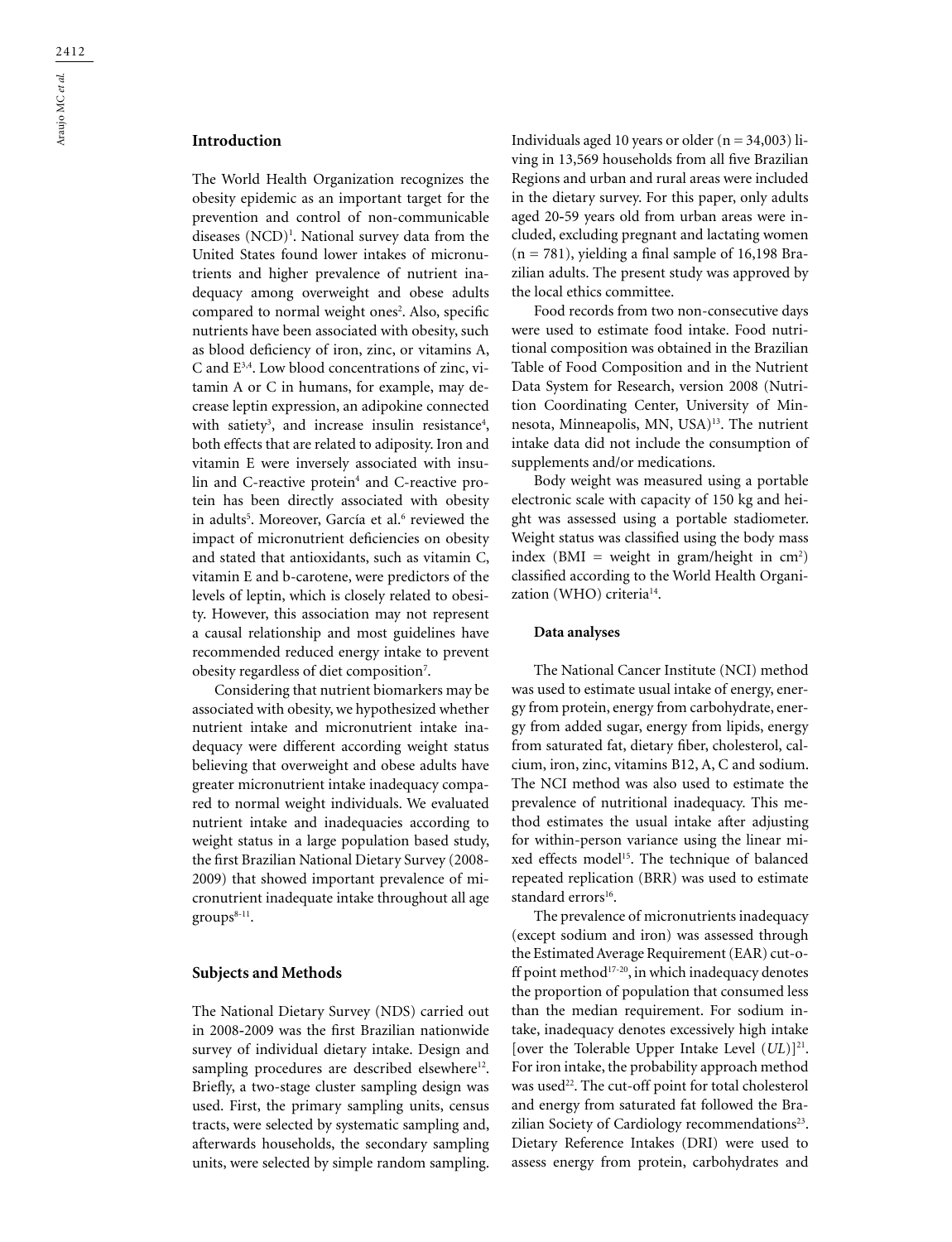lipids24 and WHO recommendation were used for energy from added sugar<sup>25</sup>. For dietary fiber intake, we adopted a value of 25 g/d considering a diet of 8368 kJ (2000 kcal), as recommended by the Brazilian Ministry of Health<sup>26</sup>. Nutrient intake means and inadequacy prevalence were estimated according to weight status.

The Goldberg method adapted by Black<sup>27</sup> was used to define misreporting. Basal Metabolic Rates (BMR) were estimated<sup>28</sup> and the ratios between reported energy intakes and BMRs (rEI:BMR) were calculated along with the 95% confidence limits. Acceptable reporters were defined as having a rEI:BMR in the range 1.00 to 2.42, under -reporters as a ratio <1.00, and over-reporters as a ratio  $> 2.42^{27}$ .

NCI models used to estimate usual nutrient intake and prevalence of nutritional inadequacy included energy, age and misreporting as covariates. Macronutrient intake was analyzed a proportion of total energy intake and not considered energy intake as covariate.

Statistical significance analysis was performed by comparing the 95% confidence intervals. All statistical analyses were performed using survey procedures from SAS release 9.3 (2011, SAS Institute) to take into account weighting and the sample design effect considering the primary and secondary sampling units.

# **Results**

Overall prevalence of overweight was 35%, while that of obesity was 15%. The prevalence of overweight was higher among men (40%) than among women (29%), whereas the prevalence of obesity was higher in women (17%) than in men (13%) (Table 1).

In both sexes, mean proportion of energy from protein was slightly higher among obese people. Among men, mean proportion of energy derived from total lipids and saturated fat total and mean intake of cholesterol, zinc, and vitamin B12 were greater among obese men compared to overweight and normal weight men. The inverse was observed for fiber intake. The mean of sodium intake was higher among obese women compared to overweight one. However, mean of added sugar intake was lower for obese compared to non-obese subjects. (Table 2).

Prevalence of inadequacy intake equal to or greater than 60% were observed for proportion of energy from added sugar, dietary fiber, calcium, sodium, and vitamin A among both men **Table 1**. Prevalence of weight status and mean age among Brazilian adults (20–59 years old) from urban areas: The 2008-2009 National Dietary Survey.

|                                   | Total       |               | Men              |  | Women      |     |
|-----------------------------------|-------------|---------------|------------------|--|------------|-----|
|                                   | $n = 16198$ |               | $n = 7441$       |  | $n = 8757$ |     |
| Age (years)                       | 37.7        |               | $0.2 \quad 37.9$ |  | $0.2$ 38.1 | 0.2 |
| [mean, standard                   |             |               |                  |  |            |     |
| error: SE]                        |             |               |                  |  |            |     |
| Overweight                        | 34.9        | $0.6^{\circ}$ | 40.5             |  | 0.9 29.5   | 0.8 |
| (BMI 25-29.9)                     |             |               |                  |  |            |     |
| $kg/m2$ [%, SE]                   |             |               |                  |  |            |     |
| Obesity (BMI                      | 14.8        |               | $0.5$ 12.8       |  | $0.6$ 16.8 | 0.7 |
| $\geq$ 30 kg/m <sup>2</sup> ) [%, |             |               |                  |  |            |     |
| SE]                               |             |               |                  |  |            |     |

and women regardless of weight status. The prevalence of inadequacy of energy from total lipids and saturated fat, cholesterol, and dietary fiber intake was greater among obese men compared to non-obese men. Alternatively, the prevalence of inadequate intake of zinc and vitamin B12 was lower among obese men compared to their counterparts. The prevalence of inadequacy of added sugar intake was lower among obese women compared to overweight and normal weight women (Table 3).

#### **Discussion**

Our hypothesis was not confirmed since the findings of this exploratory analysis showed that there were almost no differences in nutrient intake according to weight status, which suggests that nutrient inadequate intake might not be contributing to the development of obesity among Brazilian adults. Although obese men had excessive fat and low fiber intake compared to men of other weight status and obese women had excessive sodium intake compared to overweight, the mean values are close, and the prevalence of inadequate fat intake was low independently of weight status.

The higher zinc and vitamin B12 intake among obese men might be related to higher protein intake, mainly animal protein intake, since proportion of energy from protein was slightly higher among obese people. Brazilian national data of food intake showed that prevalence of all meat intake (beef, pork meat, chicken, processed meat) were greater among men than women<sup>29-31</sup>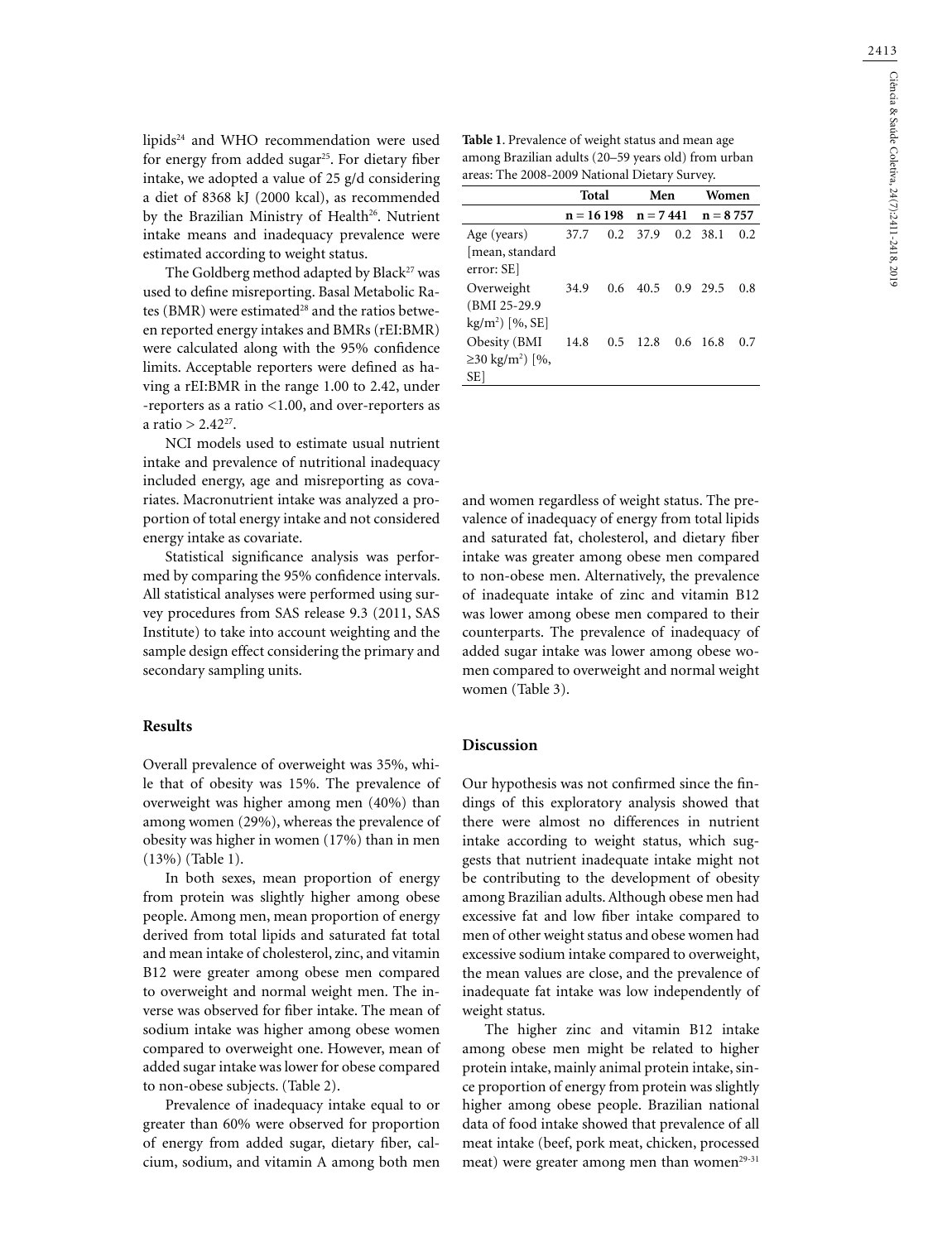|                               | Mean         | 95% CI       | Mean         | 95% CI       | Mean | 95% CI       |  |
|-------------------------------|--------------|--------------|--------------|--------------|------|--------------|--|
| Men $(n = 7441)$              | $(n = 3643)$ |              | $(n = 2824)$ |              |      | $(n = 974)$  |  |
| Energy $(kJ)$ ‡               | 8870         | 8643; 9097   | 8995         | 8791; 9199   | 9164 | 8735; 9592   |  |
| Energy from protein (%)       | 16.9         | 16.6; 17.1   | 17.4         | 17.0; 17.7   | 17.4 | 17.1; 17.8   |  |
| Energy from carbohydrate (%)  | 55.4         | 55.0; 55.8   | 54.3         | 53.8; 54.8   | 53.2 | 52.3; 54.1   |  |
| Energy from added sugar (%)   | 13.0         | 12.5; 13.6   | 13.1         | 12.4; 13.9   | 12.5 | 12.2; 12.8   |  |
| Energy from lipids (%)        | 26.9         | 26.7; 27.1   | 27.4         | 27.2; 27.6   | 27.9 | 27.6; 28.3   |  |
| Energy from saturated fat (%) | 9.1          | 9.0; 9.2     | 9.4          | 9.3; 9.4     | 9.7  | 9.6; 9.8     |  |
| Cholesterol (mg)              | 272          | 267; 278     | 277          | 269; 285     | 295  | 287; 302     |  |
| Dietary fiber (g/4184kJ)      | 11.1         | 10.8; 11.4   | 10.8         | 10.3; 11.3   | 10.2 | 9.8; 10.7    |  |
| Calcium (mg)                  | 548          | 521; 576     | 577          | 569; 584     | 582  | 561; 602     |  |
| Iron $(mg)$                   | 13.4         | 13.1; 13.6   | 13.6         | 13.2; 13.9   | 13.5 | 13.0; 13.9   |  |
| Zinc(mg)                      | 12.7         | 12.1; 13.2   | 13.2         | 12.8; 13.5   | 14.1 | 13.8; 14.3   |  |
| Vitamin B12 $(\mu g)$         | 5.1          | 4.9; 5.3     | 5.5          | 5.3; 5.7     | 6.0  | 5.6; 6.3     |  |
| Vitamin A $(\mu g)$ §         | 435          | 405; 465     | 457          | 431; 482     | 451  | 409; 494     |  |
| Vitamin C (mg)                | 119          | 111; 127     | 132          | 126; 137     | 136  | 116; 156     |  |
| Sodium (mg)                   | 3605         | 3560; 3650   | 3697         | 3598; 3797   | 3648 | 3576; 3721   |  |
| Women $(n = 8757)$            |              | $(n = 4713)$ |              | $(n = 2620)$ |      | $(n = 1424)$ |  |
| Energy $(kJ)$ $\ddagger$      | 7216         | 6954; 7479   | 6985         | 6798; 7173   | 7113 | 6893; 7333   |  |
| Energy from protein (%)       | 16.6         | 16.3; 16.9   | 16.4         | 16.2; 16.7   | 17.2 | 17.0; 17.4   |  |
| Energy from carbohydrate (%)  | 56.2         | 56.0; 56.5   | 56.1         | 55.6; 56.6   | 55.7 | 55.2; 56.2   |  |
| Energy from added sugar (%)   | 14.9         | 14.5; 15.3   | 14.7         | 14.2; 15.1   | 13.2 | 12.9; 13.5   |  |
| Energy from lipids (%)        | 27.3         | 27.0; 27.6   | 27.6         | 27.4; 27.8   | 27.5 | 27.1; 27.8   |  |
| Energy from saturated fat (%) | 9.6          | 9.5; 9.8     | 9.7          | 9.6; 9.9     | 9.5  | 9.4; 9.6     |  |
| Cholesterol (mg)              | 229          | 217; 242     | 218          | 212; 225     | 232  | 212; 252     |  |
| Dietary fiber (g/4184kJ)      | 10.7         | 10.4; 10.9   | 10.6         | 10.4; 10.9   | 10.9 | 10.6; 11.3   |  |
| Calcium (mg)                  | 498          | 483; 512     | 463          | 433; 494     | 468  | 445; 490     |  |
| $(20-50 \text{ years})$       | 499          | 479; 519     | 458          | 425; 492     | 447  | 428; 465     |  |
| $(51-59 \text{ years})$       | 497          | 460; 534     | 481          | 437; 524     | 523  | 482; 563     |  |
| Iron $(mg)$                   | 10.2         | 9.8; 10.6    | 9.7          | 9.6; 9.8     | 10.2 | 9.7; 10.7    |  |
| $(20-50 \text{ years})$       | 10.3         | 9.9; 10.8    | 9.8          | 9.7; 9.9     | 10.3 | 9.9; 10.7    |  |
| $(51-59 \text{ years})$       | 9.3          | 9.0; 9.6     | 9.4          | 8.9; 9.9     | 10.0 | 9.2; 10.8    |  |
| Zinc(mg)                      | 9.9          | 9.6; 10.2    | 9.5          | 9.3; 9.8     | 10.3 | 9.6; 11.0    |  |
| Vitamin B12 (µg)              | 4.2          | 4.0; 4.4     | 4.1          | 4.0; 4.1     | 4.3  | 4.0; 4.7     |  |
| Vitamin A $(\mu g)$ §         | 440          | 409; 471     | 433          | 416; 451     | 431  | 408; 454     |  |

**Table 2**. Adjusted mean intake\* according to weight status among Brazilian adults (20–59 years old) from urban areas: The 2008-2009 National Dietary Survey.

**Normal weight † Overweight † Obesity †**

\* Mean nutrient intake was adjusted for energy intake, except for nutrients described as percentages of energy intake. Both mean nutrient intake and prevalence of inadequate nutrient intake were adjusted for age and under- and over-reporting. † Normal weight = BMI <25kg/m<sup>2</sup>; Overweight = BMI 25-29.9kg/m<sup>2</sup>; Obesity = BMI ≥30 kg/m<sup>2</sup>.‡ 1 kJ = 0.239 kcal.§Calculated as retinol activity equivalents.

Vitamin C (mg) 128 120; 137 123 115; 132 115 103; 126 Sodium (mg) 2811 2738; 2883 2735 2717; 2754 2907 2817; 2998

while men had lower prevalence of vegetables and fruit intake compared to women $12,32$ .

The finding that obese women have a lower intake of excessive added sugar compared to overweight and normal weight women indicates a possible substitution of added sugar for artificial sweeteners and/or low sugar products among obese women, since analyses were adjusted for

misreporting. Furthermore, the lower intake of added sugar among obese women was accompanied by quite similar energy intake across the weight status groups, indicating that the reduction of added sugar among obese women was offset by an increase in other energy sources.

Few studies compared nutrient intake across the categories of weight status. Agarwal et al.<sup>2</sup>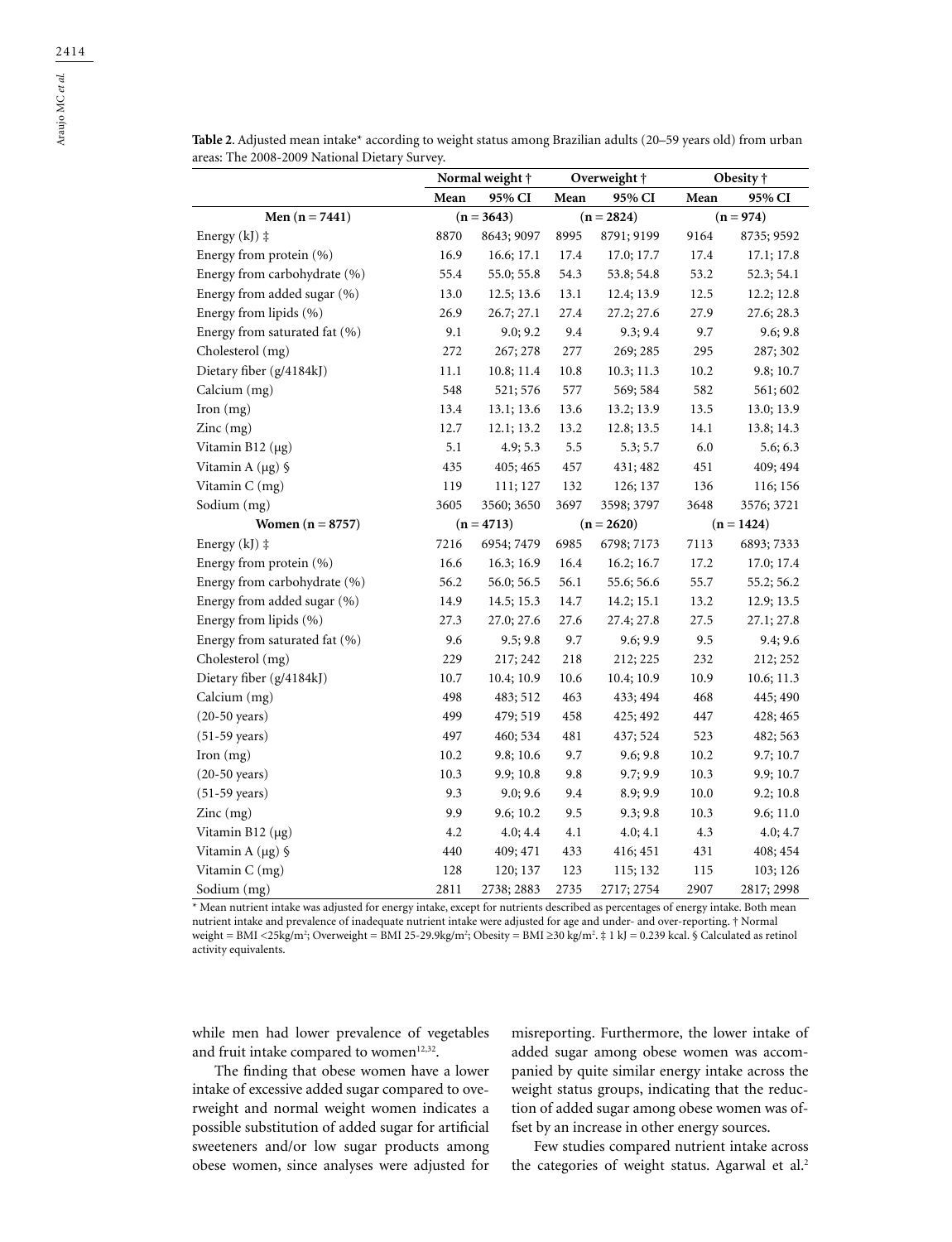**Table 3**. Cut-off points to define inadequate intake\*, and prevalence of inadequate nutrient intake according to weight status among Brazilian adults (20–59 years old) from urban areas: The 2008-2009 National Dietary Survey.

|                                        | Prevalence of inadequacy                 |                |                     |                          |                          |                |           |  |
|----------------------------------------|------------------------------------------|----------------|---------------------|--------------------------|--------------------------|----------------|-----------|--|
|                                        | Cut-off point<br>Normal weight $\dagger$ |                |                     |                          | Overweight †             | Obesity †      |           |  |
|                                        |                                          | $\%$           | 95% CI              | $\%$                     | 95% CI                   | $\%$           | 95% CI    |  |
| Men $(n = 7441)$                       |                                          |                |                     |                          |                          |                |           |  |
| Energy $(kJ)$ ‡                        |                                          |                |                     |                          |                          |                |           |  |
| Energy from protein (%)                | < 10%                                    | 0.2            | 0.1; 0.3            | 0.1                      | 0.03; 0.2                | 0.1            | 0.05; 0.2 |  |
| Energy from carbohydrate (%)           | $>65\%$                                  | 7              | 6; 7                | 5                        | 4;6                      | 3              | 2;4       |  |
| Energy from added sugar (%)            | $>10\%$                                  | 67             | 64; 69              | 67                       | 64; 71                   | 63             | 59;67     |  |
| Energy from lipids (%)                 | $>35\%$                                  | 4              | 4;5                 | 5                        | 5;6                      | 7              | 6; 7      |  |
| Energy from saturated fat (%)          | $>10\%$                                  | 33             | 31; 35              | 37                       | 36; 38                   | 42             | 40; 44    |  |
| Cholesterol (mg)                       | $>300$ mg                                | 36             | 34; 38              | 37                       | 34; 40                   | 42             | 39; 45    |  |
| Dietary fiber (g/4184kJ)               | $<$ 12.5g/4184kJ                         | 70             | 66;74               | 74                       | 69;79                    | 79             | 74; 84    |  |
| Calcium (mg)                           | $<$ 800 mg                               | 85             | 83; 88              | 82                       | 81; 83                   | 82             | 79; 84    |  |
| Iron (mg)                              |                                          | 5              | $\bar{\phantom{a}}$ | 5                        | $\bar{\phantom{a}}$      | $\overline{4}$ |           |  |
| $Zinc$ (mg)                            | $<$ 9.4 mg                               | 28             | 26; 31              | 27                       | 24; 30                   | 22             | 19; 25    |  |
| Vitamin B12 $(\mu g)$                  | $<$ 2 µg                                 | 9              | 7;10                | 7                        | 5;8                      | 5              | 4;5       |  |
| Vitamin A $(\mu g)$ §                  | $<$ 625 µg                               | 82             | 79; 85              | 79                       | 76; 83                   | 80             | 76; 84    |  |
| Vitamin C (mg)                         | $<$ 75 mg                                | 49             | 46; 53              | 45                       | 44; 46                   | 44             | 40; 48    |  |
| Sodium (mg)                            | $>2300$ mg                               | 87             | 86; 87              | 88                       | 87; 89                   | 88             | 87; 89    |  |
| Women $(n = 8757)$                     |                                          |                |                     |                          |                          |                |           |  |
| Energy (kJ) ‡                          |                                          |                |                     |                          |                          |                |           |  |
| Energy from protein (%)                | $<$ 10%                                  | 0.3            | 0.2; 0.4            | 0.3                      | 0.2; 0.5                 | 0.2            | 0.1; 0.3  |  |
| Energy from carbohydrate (%)           | $>65\%$                                  | 8              | 7;10                | 8                        | 7;9                      | 7              | 6; 8      |  |
| Energy from added sugar (%)            | $>10\%$                                  | 77             | 74; 80              | 76                       | 74;78                    | 68             | 65;70     |  |
| Energy from lipids (%)                 | $>35\%$                                  | 5              | 4;6                 | 6                        | 5;6                      | 6              | 5; 7      |  |
| Energy from saturated fat (%)          | $>10\%$                                  | 41             | 39; 44              | 43                       | 41; 45                   | 39             | 38; 41    |  |
| Cholesterol (mg)                       | $>300$ mg                                | 21             | 17; 24              | 18                       | 16; 21                   | 23             | 16; 30    |  |
| Dietary fiber (g/4184kJ)               | $<$ 12.5g/4184kJ                         | 75             | 72;78               | 75                       | 72;78                    | 72             | 68;76     |  |
| Calcium (mg)                           |                                          | $\frac{1}{2}$  |                     | $\overline{\phantom{a}}$ |                          |                |           |  |
| $(20-50 \text{ years})$                | $<$ 800 mg                               | 82             | 81; 83              | 91                       | 89; 94                   | 92             | 91; 93    |  |
| $(51-59 \text{ years})$                | $<$ 1000 mg                              | 96             | 94; 98              | 96                       | 95; 98                   | 95             | 94; 97    |  |
| $\Gamma$ Iron $(mg)$                   |                                          | $\overline{a}$ |                     | $\overline{\phantom{a}}$ |                          | $\overline{a}$ |           |  |
| $(20-50 \text{ years})$                | $\overline{a}$                           | 31             | $\equiv$            | 35                       | $\overline{\phantom{a}}$ | 32             |           |  |
| $(51-59 \text{ years})$                |                                          | 34             | $\equiv$            | 35                       | $\blacksquare$           | 36             |           |  |
| $\text{Zinc} \left( \text{mg} \right)$ | $<$ 6.8 mg                               | 20             | 19; 22              | 25                       | 24; 26                   | 21             | 18; 25    |  |
| Vitamin B12 $(\mu g)$                  | $<$ 2 µg                                 | 12             | 10; 14              | 15                       | 13;18                    | 13             | 11; 15    |  |
| Vitamin A $(\mu g)$ §                  | $<$ 500 µg                               | 68             | 64; 72              | 69                       | 67; 71                   | 70             | 67; 73    |  |
| Vitamin C (mg)                         | $<$ 60 mg                                | 36             | 34; 38              | 38                       | 35; 40                   | 41             | 37; 46    |  |
| Sodium (mg)                            | $>2300$ mg                               | 70             | 68;73               | 65                       | 63; 67                   | 68             | 66;71     |  |

\* Cut-off point was based on Estimated Average Requirement for calcium, zinc, vitamins B12, A, C, and sodium. The probability approach method was used for iron. Brazilian Society of Cardiology recommendations were used for total cholesterol and energy from saturated fat. Dietary Reference Intakes were used for energy from protein, carbohydrates and lipids. WHO recommendation were used for energy from added sugar. Brazilian Ministry of Health recommendation was used for dietary fiber intake. † Normal weight = BMI < 25kg/m<sup>2</sup>; Overweight = BMI 25-29.9kg/m<sup>2</sup>; Obesity = BMI ≥30 kg/m<sup>2</sup>. ‡ 1 kJ = 0.239 kcal. § Calculated as retinol activity equivalents.

compared micronutrient intake according to weight status among adults from National Health and Nutrition Examination Survey (NHANES) 2001-2008. Different from our results, the authors found that obese adults had about 5% to 12% lower micronutrient intake and a significantly greater prevalence of inadequate intake of vitamin A, vitamin C, vitamin D, vitamin E, calcium, and magnesium intake compared to normal weight adults. However, most of stu-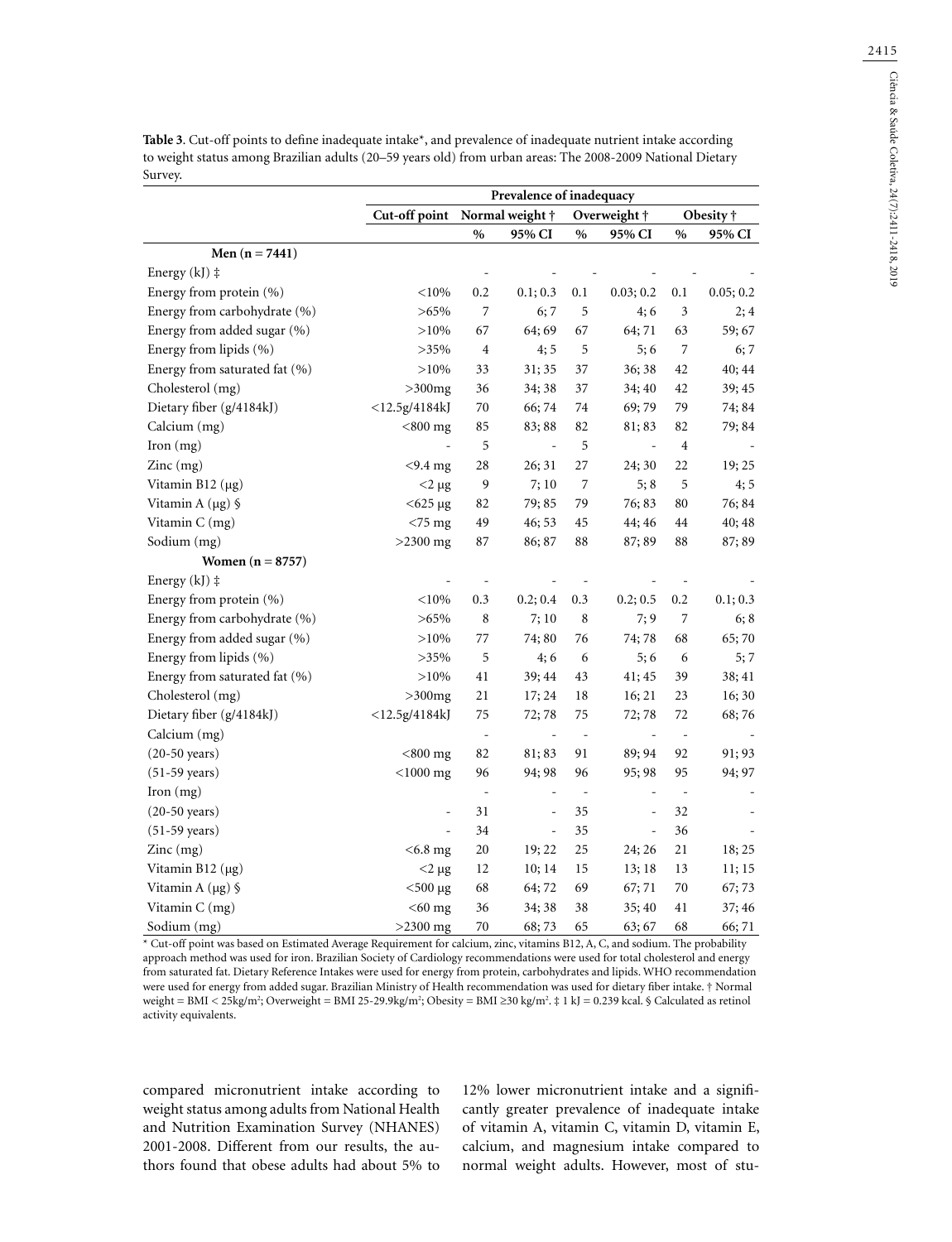dies analyzed diet quality or nutrient deficiency using blood biomarkers<sup>3,4,33-35</sup>. Results from the 2008-2009 NDS, the same survey used in the present study, showed that low diet quality was characterized by processed foods with high energy and low micronutrient density, and reduced fruit and vegetables consumption<sup>36</sup>. However, it was not investigated diet quality according to weight status. Recent studies have identified low diet quality, based on analysis of food and nutrient intake, among obese people from both sexes and of different ages, socioeconomic status and culture<sup>33,34,37</sup>. Nonetheless, studies that focused on differences on micronutrient biomarkers blood levels and obesity or obesity inflammation markers are controversial. García et al.3 observed an inverse association between blood concentrations of vitamins C and E with BMI and adiposity and a direct association between serum vitamin A and leptin concentrations among Mexican women. In another study, García et al.<sup>4</sup> found an inverse association between serum iron and vitamin E with insulin concentrations and resistance. In addition, Zavala et al.<sup>35</sup> found that zinc blood concentrations were inversely associated with inflammatory cytokines present in populations with high prevalence of obesity. While the same study have not shown any evidence of vitamins C and E blood concentrations related to obesity inflammation markers among rural Mexican women. Nevertheless, it is noteworthy that these findings were obtained in special population groups or in clinical settings. We could not directly compare our results with those results because they used nutrient blood concentrations and obesity inflammation markers.

Although our objective was evaluate diet quality, based on nutrient intake e nutrient inadequate intake, according to weight status, it is important to mention that nutrient intake may not reflect the blood concentrations of nutrients. Nutrient status is determined not only by its total intake, but also by a number of factors that include its food sources (chemical form), nutrients and components interactions, nutrient metabolism, and so  $on<sup>38</sup>$ .

A limitation of this study was that our data were based mainly on an American food composition table. This table was used since some foods, recipes, cooking methods, and nutrients information were not available in Brazilian food composition table. We recognized that some nutrients intake could be over- or underestimated compared to actual Brazilian food composition. However, we did a detailed verification of discrepancies between both nutritional composition databases in order to minimize nutrient over- or underestimate. Detailed information about these critical analyses can be found elsewhere<sup>13</sup>. In addition, American recommendations were used as cut-off point for nutrient inadequacy intake since we do not have Brazilians values established.

This nationwide dataset from a large middle-income country suggests that nutrient intake and inadequacies of nutrient intake are independent of weight status. This can be particularly important in non-obese people, who are not the priority group for public health strategies focusing on decreasing prevalence of obesity. Strategies to encourage consumption of food with high micronutrient density should cover all adult population regardless of their weight status.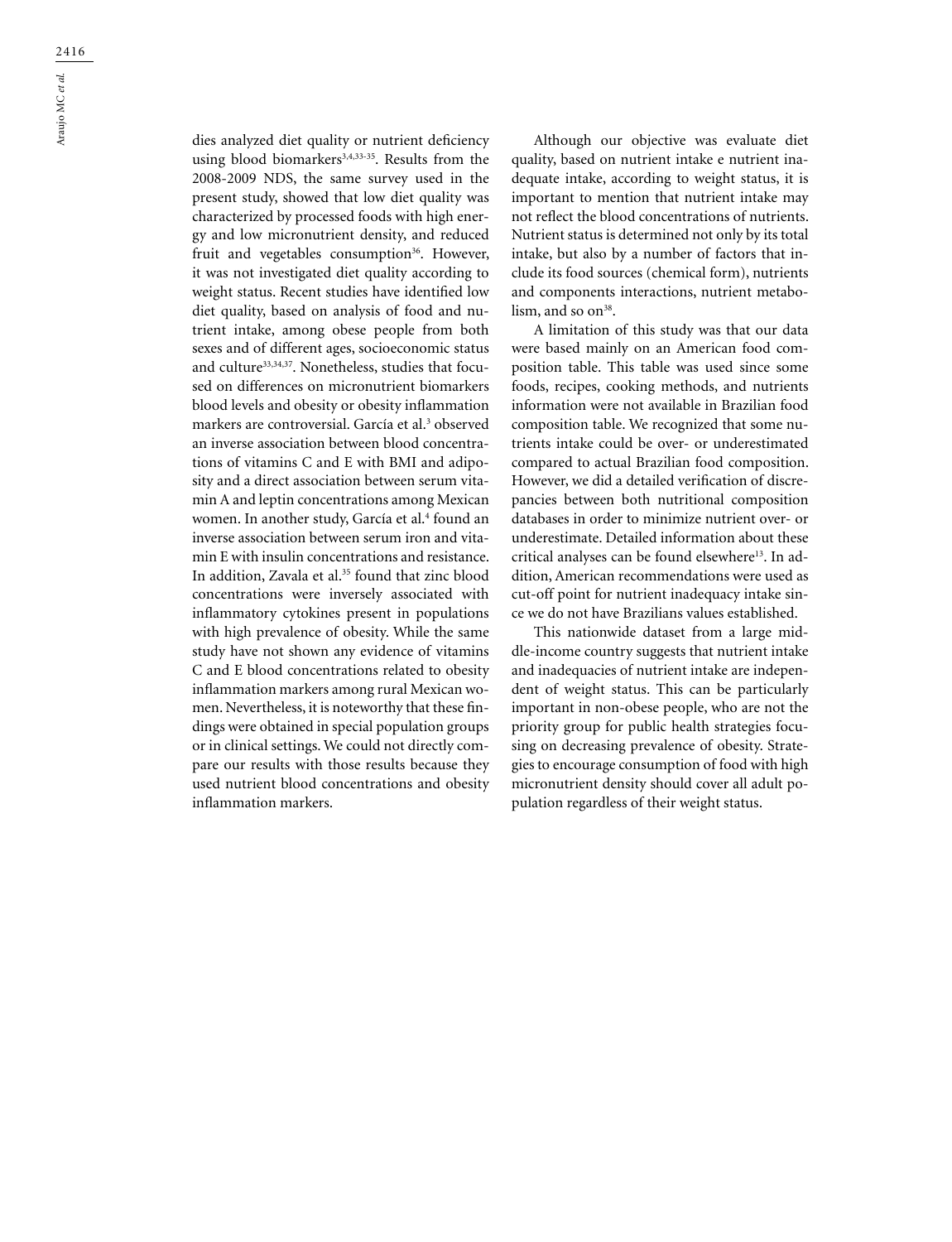### **Collaborations**

MC Araujo contributed to the analysis and interpretation of the data, manuscript conception and writing; CCP Estima and EM Yokoo contributed to the interpretation of the data and manuscript writing; TS Lopes contributed to the analysis; RA Pereira and R Sichieri contributed to the design of the study, analysis and interpretation of the data, and manuscript writing. All authors read and approved the final manuscript.

# **Acknowledgements**

The survey was funded by the Ministry of Health of Brazil. MC Araujo received a fellowship from the Brazilian Federal Agency for the Improvement of Higher Education (Coordenação de Aperfeiçoamento de Pessoal de Nível Superior - CAPES).

### **References**

- 1. World Health Organization (WHO). *Global action plan for the prevention and control of noncommunicable diseases 2013-2020.* Geneva: WHO Document Production Services; 2013.
- 2. Agarwal S, Reider C, Brooks JR, Fulgoni VL. Comparison of prevalence of inadequate nutrient intake based on body weight status of adults in the United States: an analysis of NHANES 2001-2008. *J Am Coll Nutr* 2015; 34(2):126-134.
- 3. García OP, Ronquillo D, Caamaño M del C, Camacho M, Long KZ, Rosado JL. Zinc, vitamin A, and vitamin C status are associated with leptin concentrations and obesity in Mexican women: results from a cross-sectional study. *Nutr Metab* 2012; 9(1):59.
- 4. García OP, Ronquillo D, Caamaño M del C, Martínez G, Camacho M, López V, Rosado JL. Zinc, Iron and Vitamins A, C and E are Associated with Obesity, Inflammation, Lipid Profile and insulin Resistance in Mexican School-Aged Children. *Nutrients* 2013; 5(12):5012-5030.
- 5. Zeba AN, Delisle HF, Rossier C, Renier G. Association of high-sensitivity C-reactive protein with cardiometabolic risk factors and micronutrient deficiencies in adults of Ouagadougou, Burkina Faso. *Br J Nutr* 2012; 109(7):1266-1275.
- 6. García OP, Long KZ, Rosado JL. Impact of micronutrient deficiencies on obesity. *Nutr Rev* 2009; 67(10):559-572.
- 7. Jensen MD, Ryan DH, Apovian CM, Ard JD, Comuzzie AG, Donato KA, Hu FB, Hubbard VS, Jakicic JM, Kushner RF, Loria CM, Millen BE, Nonas CA, Pi-Sunyer FX, Stevens J, Stevens VJ, Wadden TA, Wolfe BM, Yanovski SZ, Jordan HS, Kendall KA, Lux LJ, Mentor-Marcel R, Morgan LC, Trisolini MG, Wnek J, Anderson JL, Halperin JL, Albert NM, Bozkurt B, Brindis RG, Curtis LH, DeMets D, Hochman JS, Kovacs RJ, Ohman EM, Pressler SJ, Sellke FW, Shen WK, Smith Junior SC, Tomaselli GF. 2013 AHA/ACC/TOS guideline for the management of overweight and obesity in adults: a report of the American College of Cardiology/American Heart Association Task Force on Practice Guidelines and The Obesity Society. *Circulation* 2014; 129(Supl. 2):S102-138.
- 8. Araujo MC, Verly Junior E, Junger WL, Sichieri R. Independent association of income and education with nutrient intake in Brazilian adults: 2008-2009 National Dietary Survey. *Public Health Nutr* 2014; 17(12):2740-2752.
- 9. Araujo MC, Bezerra IN, Barbosa FS, Junger WL, Yokoo EM, Pereira RA, Sichieri R. Consumo de macronutrientes e ingestão inadequada de micronutrientes em adultos. *Rev Saude Publica* 2013; 47(Supl. 1):S177-S189.
- 10. Veiga GV, Costa RS, Araujo MC, Moura AS, Bezerra IN, Barbosa FS, Sichieri R, Pereira RA. Inadequação do consumo de nutrientes entre adolescentes brasileiros. *Rev Saude Publica* 2013; 47(Supl. 1):S212-S221.
- 11. Fisberg RM, Marchioni DML, Castro MA, Verly Junior E, Araujo MC, Bezerra IN, Pereira RA, Sichieri R. Ingestão inadequada de nutrientes na população de idosos do Brasil: Inquérito Nacional de Alimentação 2008-2009. *Rev Saude Publica* 2013; 47(Supl. 1):S222-S230.